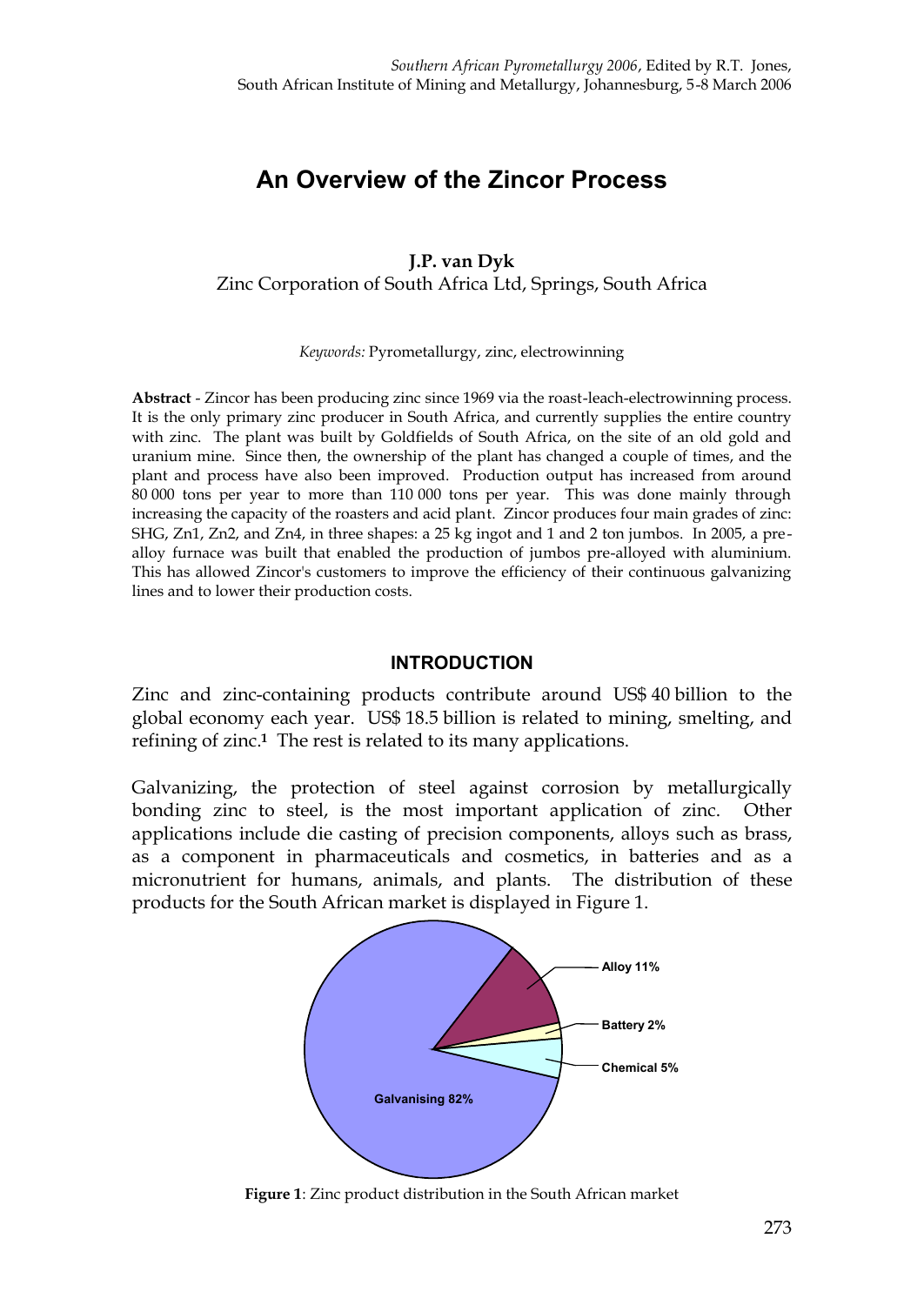The distribution between the types of galvanizing done in South Africa is shown in Figure 2.



**Figure 2**: Distribution between the types of galvanizing in South Africa.

The distribution between the two main zinc alloys for the South African market is shown in Figure 3.



**Figure 3**: Distribution between zinc used for alloying purposes

## **HISTORY**

Zincor operates an integrated roast-leach-electrowinning zinc production plant near Springs in the Republic of South Africa.**2,3** Zincor is South Africa's only zinc refinery and is currently one of the operations of Kumba Base Metals, a division of Kumba Resources.

Zincor was originally managed by Gold Fields of South Africa and was built on the premises of the defunct Vogelstruisbult gold mine that dates back to 1933. The associated uranium plant was converted for the production of electrolytic zinc. Sulphuric acid was first produced in December 1968, and the first zinc slab approximately four months later. Previously, zinc metal was imported from the then 'Zaire' and Zambia.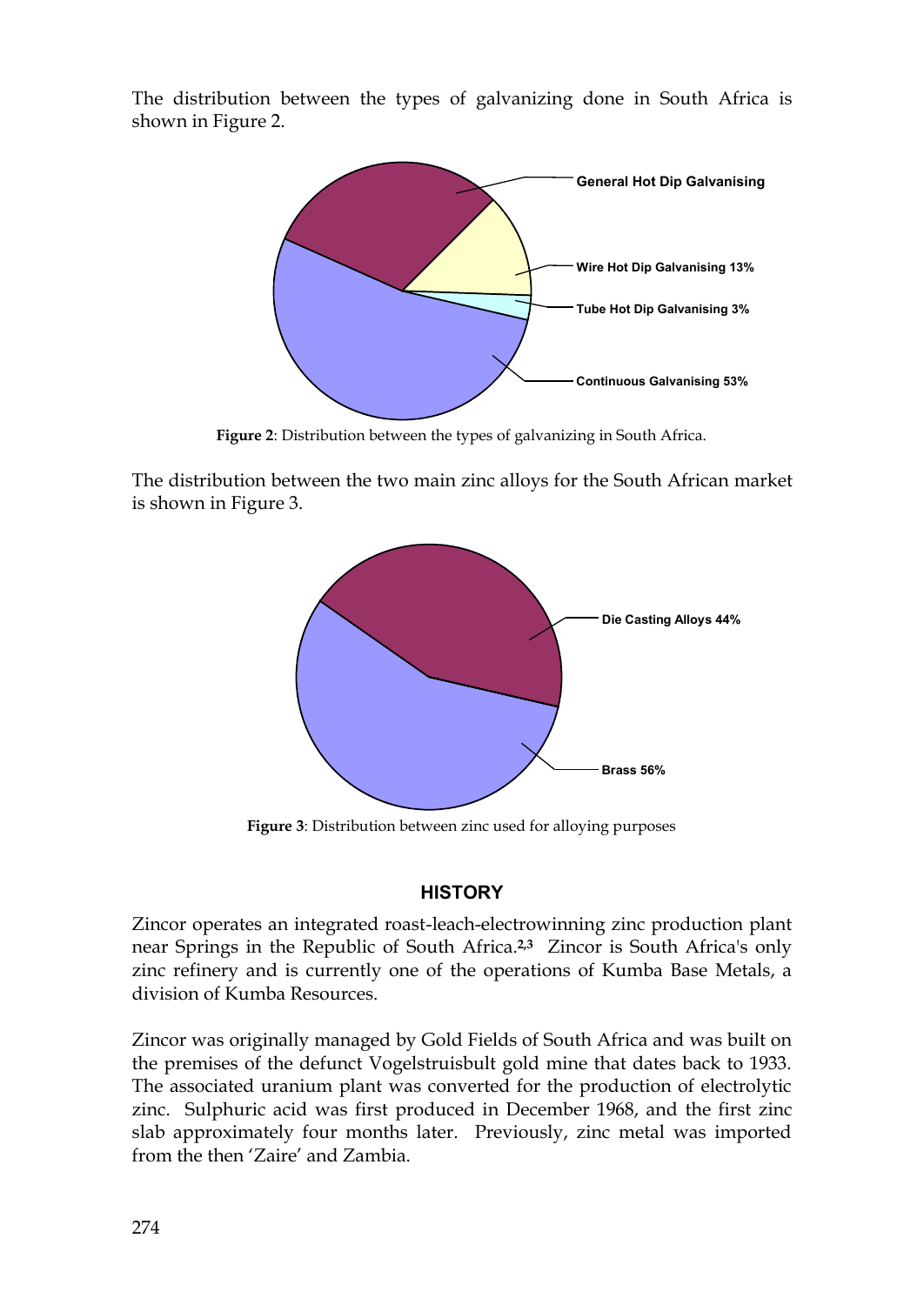The zinc processing plant at the time comprised neutral leach, purification, electrowinning, and melting /casting steps. A fair amount of Waelz oxide was initially treated in a parallel circuit. This material yielded high zinc recoveries. Zinc production increased over the years from an initial 37 000 t/a to the current 110 000 t/a zinc slab. By the end of 1970, production of zinc from Waelz oxides decreased to virtually nothing, with zinc sulphide concentrates being introduced to make up the difference.

With the increased treatment of zinc sulphide concentrates, zinc recoveries could not be maintained at an acceptable level. In 1976, a hot acid leach circuit, incorporating iron removal, was commissioned. The iron removal process was an internally developed process that was patented in 1976. An extra leach stage - a super hot acid leach stage - was added to the residue treatment circuit in 1984 to handle the increased residue loading associated with a continuous increase in plant capacity**4**.

## **Concentrate supply**

Zincor was initially fed with concentrates imported from Australia (Broken Hill South, Broken Hill North, Cobar, and Mathilda) and Canada (Pine Point).**<sup>2</sup>** These concentrates were later replaced with local concentrates from South Africa and Namibia. The following mines supplied concentrate: Prieska, Rosh Pinah (Namibia), and Pering.

During the 1990s and early 2000s, Zincor's concentrate was procured from four local mines: Rosh Pinah, Black Mountain, Pering, and Maranda. Concentrate was also occasionally imported from various sources. In the early 2000s, the main source of imported concentrate was Lennard Shelf in Australia. The local concentrates were delivered via rail to Zincor's siding. The imported concentrate was offloaded in Durban, and subsequently also transported to Zincor via rail.

Where possible, the concentrates were stockpiled according to their iron content. Careful blending of the concentrates allowed for the production of high and low iron calcines. The former proceeded to leaching and the latter were used for iron precipitation. Typical concentrate compositions are given in Table I.

|                       | Zn   | Fe  | Ċи   | Pb   | SiO <sub>2</sub> |      |
|-----------------------|------|-----|------|------|------------------|------|
| Maranda               | 54.5 |     |      | 0.05 |                  | 32.5 |
| Rosh Pinah            | 53   | 3.8 | 0.5  |      | 1.5              | 30   |
| <b>Black Mountain</b> | 49   | 10  |      | 5.5  | 3.5              | 28   |
| Pering                | 57.5 | 2.5 | 0.2  |      | 0.8              | 30.5 |
| Lennard Shelf         | 60.5 | 1.5 | 0.06 | 1.8  | 0.3              | 30   |

**Table I**: Typical concentrate compositions, mass %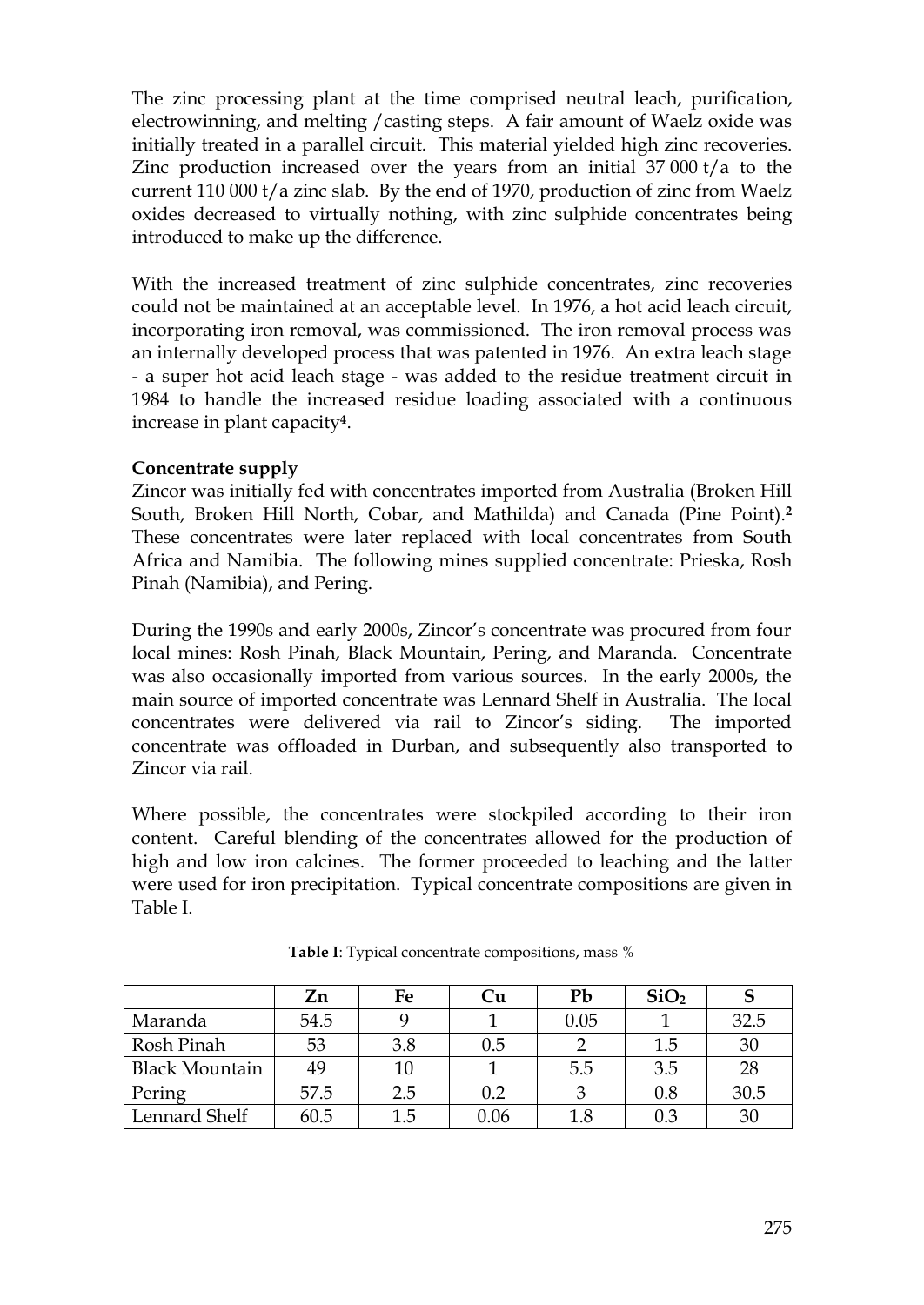From 2002 onwards, the concentrate quality started to decrease. Pering closed down in 2003, and Maranda in 2004. Black Mountain moved over from their traditional ore bodies to the new Deeps ore-body and in the process supplied significant quantities of Gamsberg concentrate (high in manganese) to Zincor to maintain concentrate volumes. Rosh Pinah concentrate has traditionally been high in magnesium. The closure of Pering and Maranda resulted in an increase in the percentage of Rosh Pinah and Black Mountain concentrates in the blend, and this allowed unprecedented levels of magnesium and manganese to enter the hydrometallurgical circuit. There is no natural bleed for these two elements from the circuit. Solution densities increased and current efficiency and plating efficiency suffered as a consequence.

By 2005, the magnesium pre-leach plant at Zincor had been re-commissioned to remove magnesium. The levels of manganese also declined towards the end of 2005, as the volumes were increased from the Black Mountain Deeps ore-body. This led to an improvement in electrowinning conditions in the cell house.

## **Process flow**

An overview of the Zincor process flow is presented in Figure 4. This flow diagram is discussed in detail below.



**Figure 4**: A flow diagram of the Zincor process.

## **Roasting**

Zincor uses four Lurgi turbulent-layer roasters to roast zinc sulphide concentrates to zinc oxide.**2** The off-gases are fed to two Monsanto inter-pass absorption acid plants built by Simon Carves. The total roasting capacity is 720 tons of concentrate per day, and the two acid plants were designed for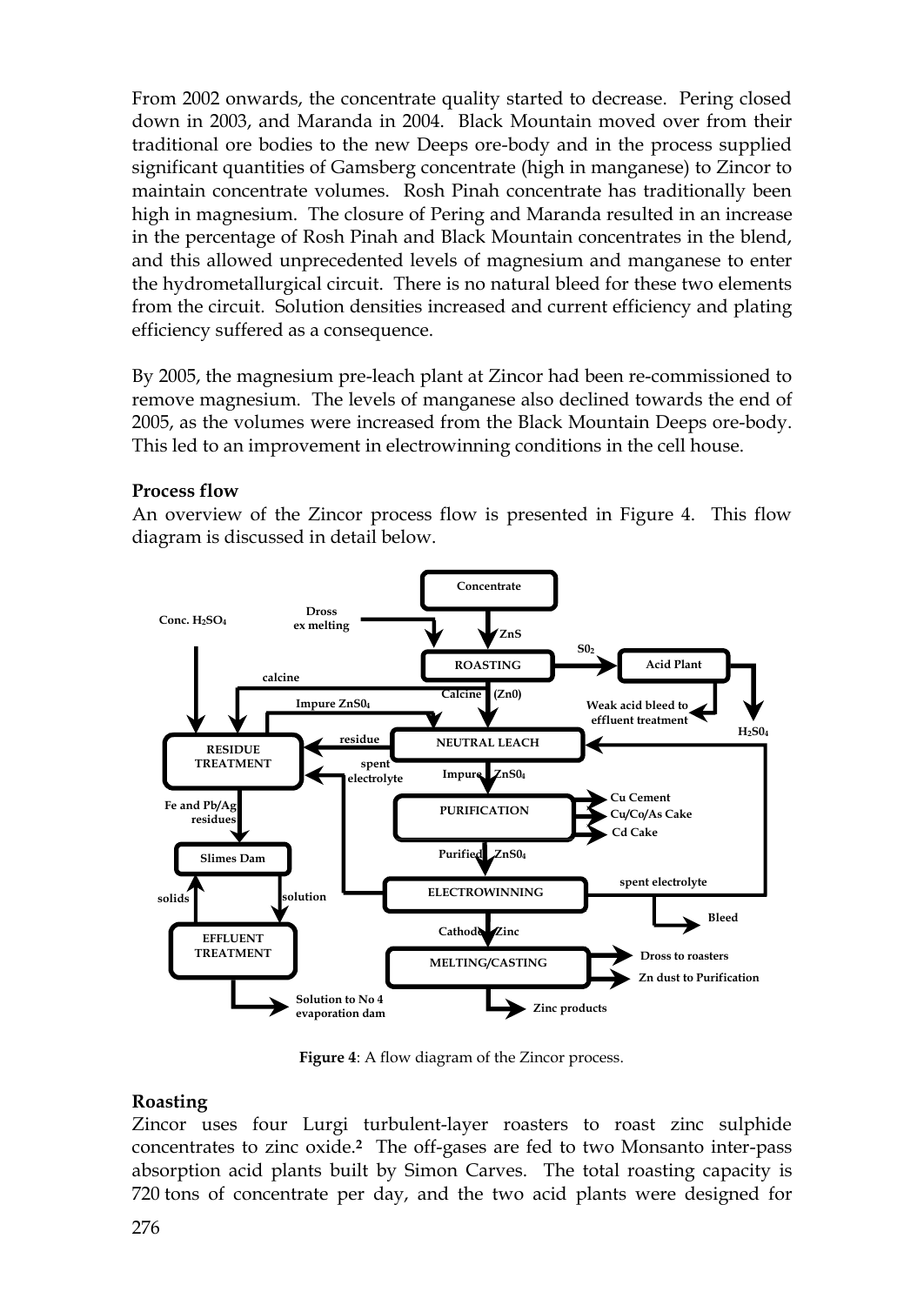540 tons of acid per day. Concentrates with a moisture content of 8 to 10% are fed into the roaster beds via slinger belts. The roasting temperatures are maintained at about 930ºC with water addition. The following chemical reactions take place:

 $2 \text{ ZnS} + 3 \text{O}_2 = 2 \text{ ZnO} + 2 \text{ SO}_2 + \text{energy}$  [1]

 $4 \text{FeS}_2 + 11 \text{ O}_2 = 2 \text{Fe}_2\text{O}_3 + 8 \text{ SO}_2 + \text{energy}$  [2]

$$
ZnO + Fe2O3 = ZnO.Fe2O3
$$
 [3]

$$
2 ZnO + 2 SO2 + O2 = 2 ZnSO4
$$
 [4]

Reactions [1] and [2] proceed to more than 99% completion, whereas the extent of reaction [3] depends on the roasting temperature and on the association of the iron with the zinc. Iron that is part of the crystal, such as marmatite, reacts completely with the zinc to form ferrite, while iron contained in separate minerals, such as pyrite, will react only partly to form ferrite. Reaction [4] proceeds to approximately 6% completion.

Oxygen injection into the roasters was introduced in the mid 1990s at Zincor, to increase production.**<sup>5</sup>** The fineness of the concentrate makes it difficult to increase production in the roasters by simply increasing the amount of air blown into the roasters, as this will lead to excessive solids carry-over. By injecting oxygen, this problem is overcome and production rates could be increased from around 630 tons per day to the current 820 tons per day.

In 2005, a pelletization plant was commissioned. The purpose of this plant is to pelletize part of the concentrate feed to the roasters. By increasing the particle size of the concentrate, oxygen injection can be reduced without negatively affecting production rates, as the risk of solids carry-over is reduced.

#### **Acid production**

The energy generated in the roaster is subsequently used to raise steam by passing the sulphur dioxide gas through a waste heat boiler.

The sulphur dioxide gas is then cleaned, dried and passed over a vanadium pentoxide catalyst at  $450^{\circ}$ C, where the SO<sub>2</sub> is converted to SO<sub>3</sub> gas. The SO<sub>3</sub> gas is absorbed in 99% sulphuric acid to 99.5% sulphuric acid and this is then diluted back to 99% sulphuric acid. This reaction takes place in ceramic packed towers.

## **Leaching**

The calcine (zinc oxide) produced during roasting is milled in ball mills until it is a fine powder where after it is leached in four stages (as shown in Figures 5 and 6). The first stage is conducted continuously by adding dry calcine to an air-agitated pachuca, together with return acid from the electrolytic section (in the form of spent electrolyte). Slurry overflows from the first pachuca to three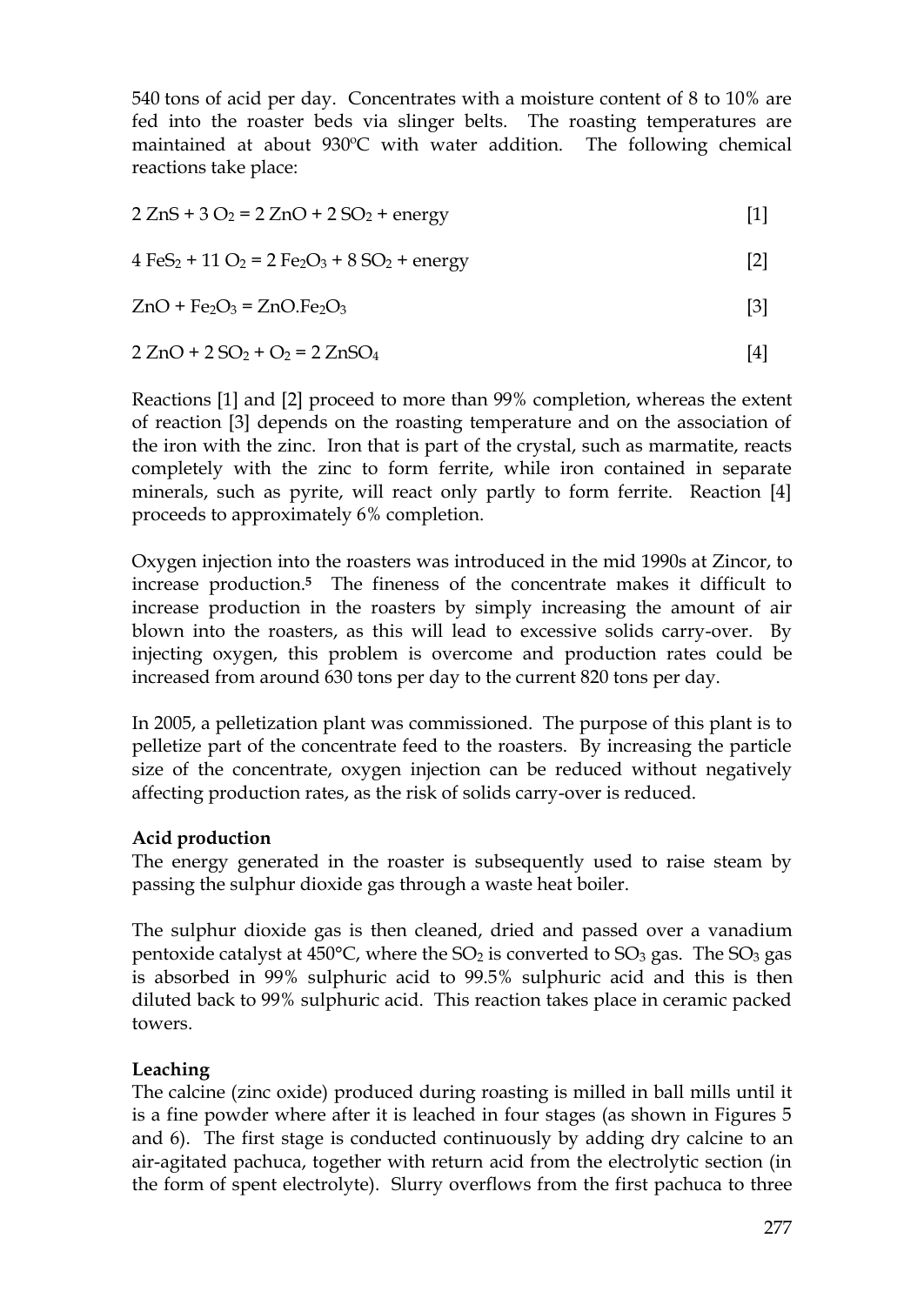other pachucas in series with the first one. After leaving the fourth tank, the slurry is diverted to three thickeners that are operated in parallel.



**Figure 5:** Flow diagram of the first-stage leach process

The thickener underflow is pumped to the second stage of leaching. The second leaching stage is conducted in a counter current configuration with the third and fourth leaching stages. Concentrated sulphuric acid is added in the final leach stage. After solid/liquid separation, via thickeners, the solution is pumped to the third leach stage, and, from there, after another solid/liquid separation step, to the second leach stage. The acid profile in these stages is typically 10 g/l H<sub>2</sub>SO<sub>4</sub>, 50 g/l H<sub>2</sub>SO<sub>4</sub>, and 100 g/l H<sub>2</sub>SO<sub>4</sub>.

Two residues are produced during the leaching stage. The first is the insoluble residue after the fourth stage leach. This residue contains predominantly lead, silver, and silica.

The solution from the second leach stage proceeds to iron precipitation. Iron precipitation is conducted via neutralization with calcine. This yields the second, predominantly iron-containing, residue.

Spent electrolyte is constantly bled from the circuit to remove unwanted impurities (Mg and Mn), to control the sulphate balance and occasionally to control the solution inventory level. The solution is neutralized with lime and calcium carbonate to precipitate all the metals where after the zinc is redissolved with spent electrolyte.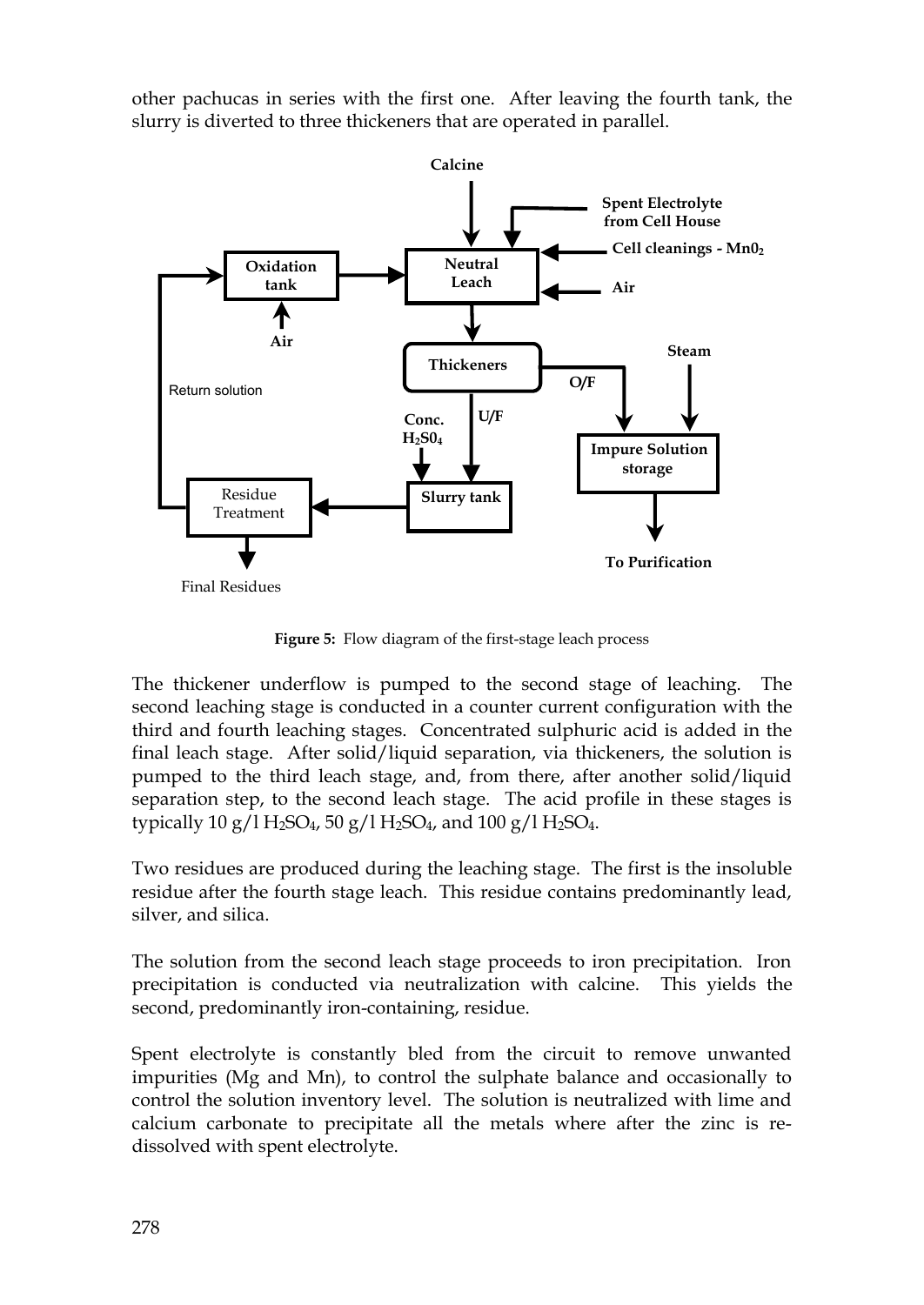

**Figure 6:** Flow diagram of the residue treatment plant that contains the second, third, and fourth stage leach processes

## **Effluent treatment plant**

All solution spillages as well as the bleed cake from the solution bleed plant, rain water run-off collected on the plant, and the weak acid bleed solution from the acid plants, report to an effluent treatment plant for neutralization up to a pH of 9. Solid/liquid separation is conducted in a thickener where after the clear solution is pumped to an evaporation pond, and the underflow is pumped to a tailings dam for separate storage.

#### **Tailings facilities**

The two main residues, lead/silver and iron, as well as the thickener underflow from the effluent treatment plant, are disposed of to a tailings dam. The dam in use was constructed for the original gold mining operations. The dam is not lined and is coming to the end of its useful life. A new lined dam will be built within the next couple of years to cater for future residues. Solution run-off from the dam is collected and returned to the effluent treatment plant for neutralization.

#### **Purification**

The zinc sulphate solution obtained after leaching contains impurities that are detrimental to electrolysis. These are removed in a three-stage process. Copper is first precipitated in an agitated tank, with zinc powder as the precipitant. The copper cement is filtered off on plate-and-frame filter presses, and the solution proceeds to the next stage of purification where zinc dust is used to precipitate cobalt, copper, nickel, antimony, and germanium. The final traces of cobalt are removed through the addition of arsenic trioxide into the tanks. After precipitation, this cake is also removed with plate-and-frame filter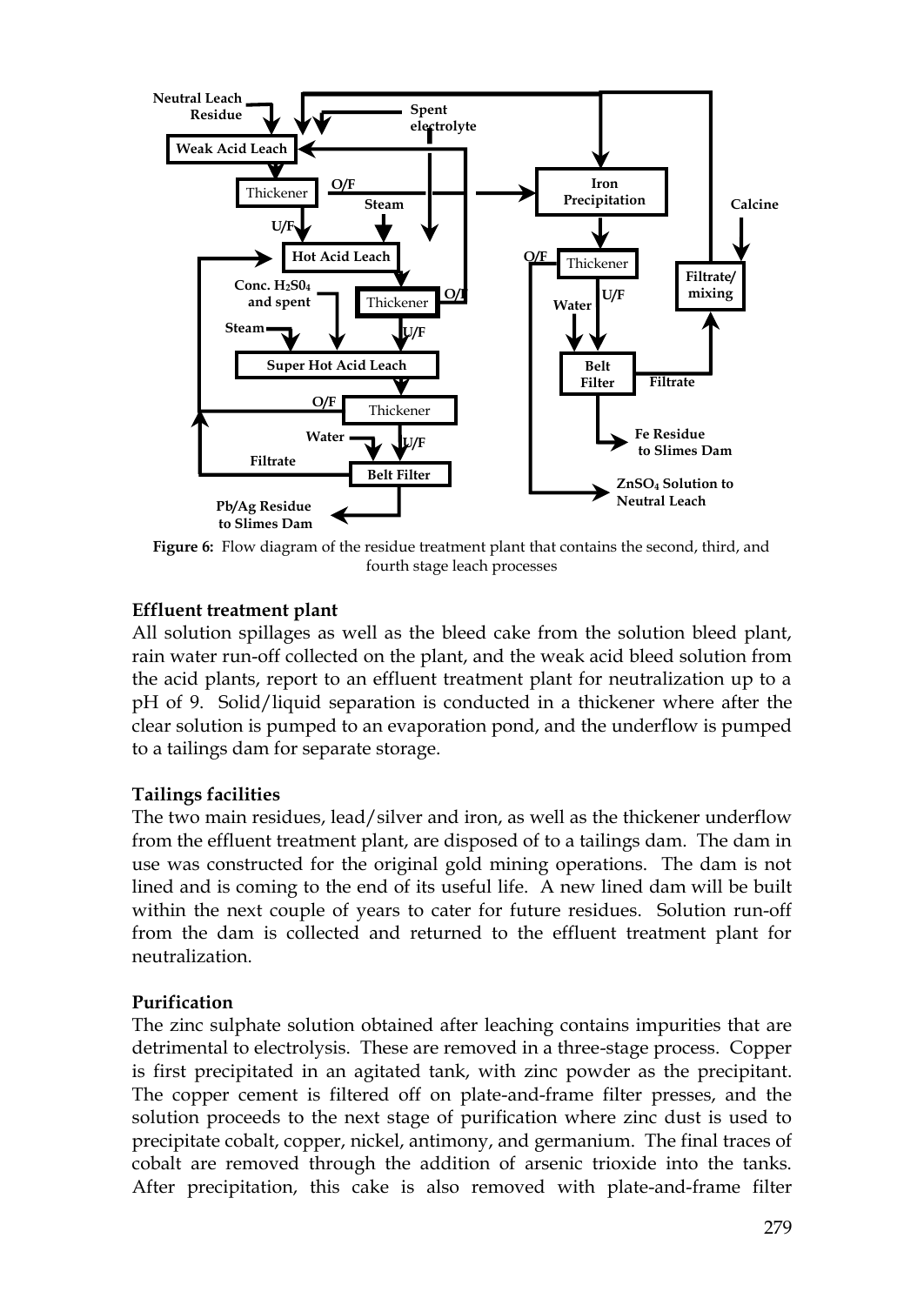presses. The solution then proceeds to the final purification stage, where cadmium is cemented out with zinc dust. After final solid/liquid separation, the purified solution is pumped via two cooling towers to the cell house. Rapid cooling of the purified solution results in the crystallization of gypsum from solution. The gypsum is removed via a thickener. Before entering the cell house, the purified solution, containing around 135 g/l zinc, is mixed with spent electrolyte, containing around  $40 g/l$  zinc, to control the inlet zinc concentration to around 60 g/l zinc.

#### **Electrowinning**

Electrolysis is used to plate the zinc from solution onto aluminium cathodes. The plated zinc is stripped manually on a 24-hour cycle. Oxygen is liberated at the anodes, which are manufactured from lead containing 0.5% Ag and 0.05% Ca. The current density is  $\sim 600 \text{ A/m}^2$ , and the cathode/anode potential is  $\sim$ 3.6 V. The power consumption is  $\sim$ 3 400 kWh/ton cathode zinc.

Zincor uses three transformer rectifier units. The incoming feed of 42 kV is stepped down and rectified to direct current which is fed to the electrolytic cells, each of which contains 40 cathodes and 41 anodes connected electrically in parallel. 12 cells are connected in series to form a bank, and 14 to 16 banks are further connected in series to form a circuit. Each cell is fed individually with electrolyte, and the overflows from the individual cells are collected in a main return launder. Half of the spent electrolyte is pumped to the leach circuit, and the other half is added to the purified solution. The reactions taking place during electrolysis are:

$$
2 ZnSO_4 = 2 Zn^{2+} + 2 SO_4^{2-}
$$
 [5]

$$
2 H_2O = 2 H^+ + 2 OH^-
$$
 [6]

$$
2 \text{OH} = \text{O}_2 + 2 \text{H}^+ + 4 \text{e} \tag{7}
$$

$$
2 Zn^{2+} + 4 e = 2 Zn
$$
 [8]

$$
2 SO42 + 4 H+ = 2 H2SO4
$$
 [9]

$$
2 ZnSO4 + 2 H2O = 2 Zn + 2 H2SO4 + O2
$$
 [10]

During the electrolysis process, energy is generated in the cells. This energy is removed from the solution by circulating it through nine spent-electrolyte cooling towers.

Some of the manganese sulphate in solution is oxidised to manganese dioxide at the anodes, forming a sludge. This sludge is periodically removed during cell cleaning operations.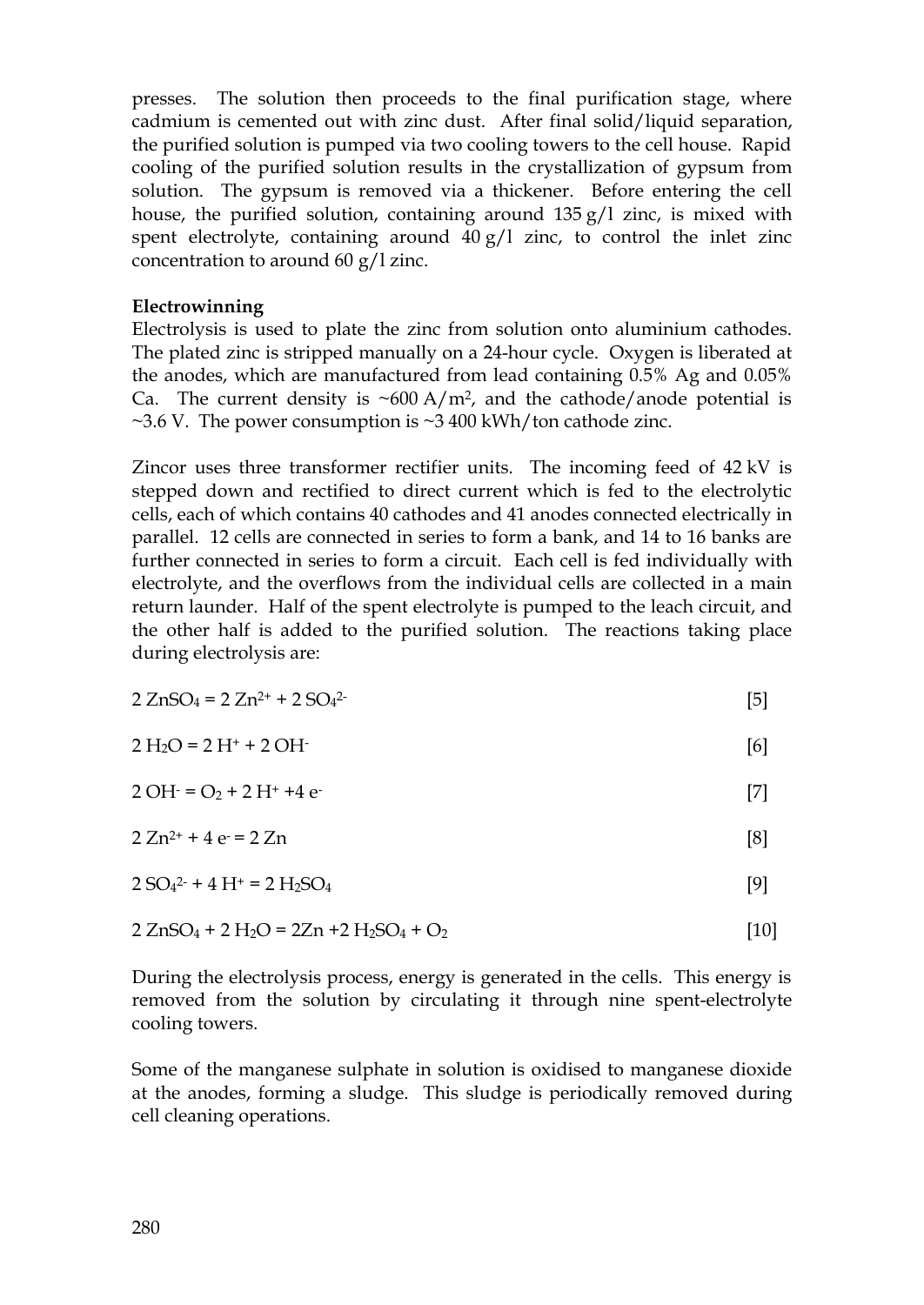## **Melting and Casting**

After the stripping cycle, the stripped cathode is melted at 550°C and cast into one of the following shapes: 25 kg slab, 1-ton jumbo, or 2-ton jumbo. The 25 kg slabs are strapped into 1-ton pallets. Demag induction heating furnaces are used to melt the zinc with a small amount of ammonium chloride as a fluxing agent. Four grades of zinc are produced according to SABS standards. These are shown in Table II.

| SA<br>code no | Zn<br>(Min) | Pb<br>(Max)              | Cd<br>(Max) | Fe<br>(Max) | Sn<br>(Max) | Cu<br>(Max) | Al<br>(Max) | T1<br>(Max) | In<br>(Max) | Total (Max)<br>Pb+Cd+Fe+Sn<br>$+Cu+Al+Tl+In$ |
|---------------|-------------|--------------------------|-------------|-------------|-------------|-------------|-------------|-------------|-------------|----------------------------------------------|
| <b>SHG</b>    | 99.995      | 0.0030                   | 0.0030      | 0.0020      | 0.0010      | 0.0010      | 0.0010      | 0.0010      | 0.0005      | 0.0050                                       |
| Zn1           | 99.99       | 0.0030                   | 0.0030      | 0.0030      | 0.0010      | 0.0020      | 0.0010      | 0.0010      | 0.0005      | 0.0100                                       |
| Zn2           | 99.95       | 0.0080                   | 0.0200      | 0.0100      | 0.0010      | 0.0020      | 0.0050      | 0.0010      | 0.0005      | 0.05                                         |
| Zn4           | 98.5        | $0.95$ min<br>$1.35$ max | 0.1500      | 0.04        | 0.02        | -           | 0.005       |             |             | 1.5                                          |

**Table II**: Specifications for the grades of zinc produced by Zincor, mass %

Zincor intends to start production of pre-alloyed jumbos in 2006. Currently ZincAl 10, containing 10% Al, is produced in slab form for aluminium addition into galvanizing baths. This will be replaced by jumbos containing 0.6% Al for the continuous galvanizing lines. A master alloy containing 20% Al will first be produced by melting aluminium in a melter, and then adding it to molten zinc in a dedicated furnace. The master alloy will then be cast continuously on a dedicated casting belt. A pre-alloy furnace with a 12-ton casting capacity per cycle was recently installed next to the jumbo furnace. Zinc will be poured from the jumbo furnace into the pre-alloy furnace. Master alloy will then be added to raise the aluminium content to 0.6%. Once the required grade has been achieved, the zinc will be cast out into the existing jumbo moulds by tilting the pre-alloy furnace.

Zinc powder is produced in the melt house operations. Zinc scrap, produced during the casting process, and hot zinc slabs are melted in an electrically heated bath.**6** The molten zinc flows into a tundish, before it is contacted with air to produce zinc powder. The powder is collected in a blowing bin, with the finest fraction being collected in the furthest compartment. The zinc powder product is screened and blended before usage, whilst the air is filtered in a baghouse before release to the atmosphere. The zinc powder is then recycled back to the purification circuit.

#### **CONCLUSION**

The Zincor process has remained essentially the same since the plant was started in 1969. A number of process improvements have, however, been implemented over the years to increase production, decrease production cost, and improve flexibility and product offerings. This has proved valuable in giving Zincor the ability to withstand fluctuations in concentrate quality and market conditions.